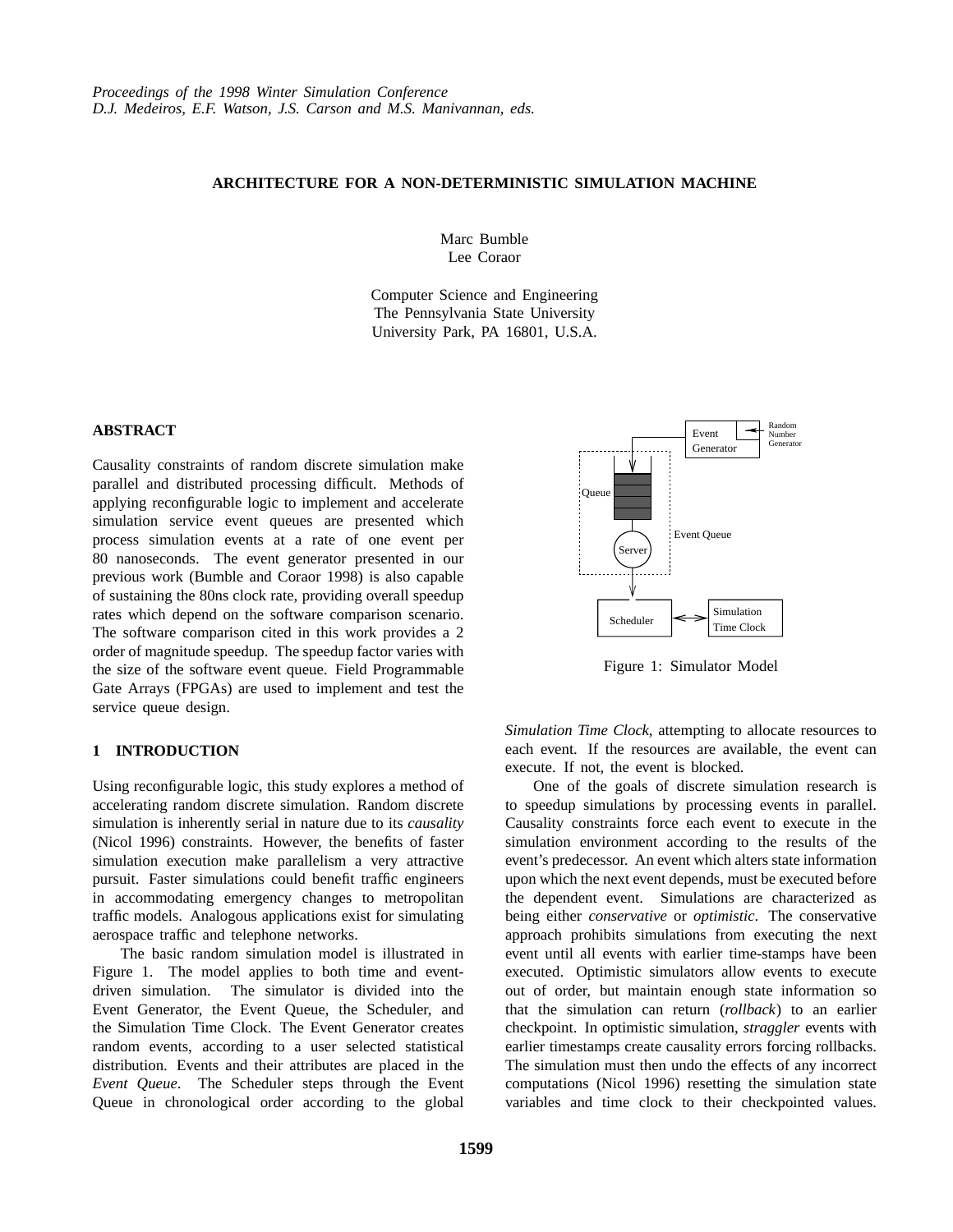The simulator presented in this study is a conservative simulator.

## **1.1 Methodology**

Simulation speedup is accomplished via two independent enhancements. The first accelerates random event generation. The second facilitates faster handling of service events generated by scheduled arrival events.

The first enhancement accomplishes event generation speedup by translating some simulation loop software into parallel, systolic, and reconfigurable logic. Reconfigurable logic permits various statistical distribution models to be compiled from software into hardware implementations. Existing hardware may be reused instead of requiring a variety of Application Specific Integrated Chips (ASICs). Reconfigurable logic is *required* by this approach, as it is impossible to anticipate every statistical model which a user might desire. The reconfigurable logic can further accommodate user preferences by allowing the implementation of table generated statistical distributions.

Typical simulations contain data dependency between contiguous event arrivals and between event arrivals and their service durations. Each arrival is calculated as a random offset from the previous arrival time. Event service durations are calculated as random offsets from that event's arrival time. Because the random arrival and service offsets are not themselves dependent on anything, event generation can be accelerated. Data dependency among events arises when the random offsets are added to the previous event's arrival time.

The Event Generator computes event arrival times, service times, and resource requirements with some partial parallelism. By carefully maintaining the flow of data through hardware which calculates the sub-portions of each event, the proposed design alleviates some of the data dependency constraints. The resulting event objects are stored in the Event Queue which is accessible to the scheduling software.

The second simulation enhancement employs a split event queue. The queue stores the events in two separate queues, the *arrival* and *service* queues. The split queues are implemented as hardware, with the service queue able to select its minimum timestamp. A further enhancement allows the arrival queue to eliminate *impotent* events. An arrival event is considered to be impotent if the event requires unavailable resources, and no service event will occur in time to replenish the needed resources. The event can be eliminated without scheduler intervention.

In the general simulation model, arrival events, which are produced in time order by the event generator, are added directly into the Event Queue. When these arrival events are executed, they produce *end of service* events.

Executed end of service events may release resources for later reuse. For the hardware simulator model presented in Section 4.1, it is assumed that before the simulation starts, the user selects statistical distributions for generating event arrival and service times. The simulation model is then configured and downloaded into reconfigurable logic by the host platform. The initial simulator configuration will remain for the duration of the simulation.

Computer architecture has generally used a *central processing unit* (CPU) as the focal point of its computation. Data was moved from memory or peripherals to the CPU where the computation was performed. Then the results were written back to a peripheral or memory. Currently, there is a trend to eliminate the central processing unit and move much of the processing hardware into memory and the peripherals (Gray 1998). With the current trend, computation is performed within a peripheral and moved to another point where additional computation may be performed, but basically the computation is performed at the communication endpoints. At these endpoints, instructions are fetched and decoded to perform work on the given operands or data. *Systolic Communications* (Kung 1988), on the other hand, allows the required processing to occur as data flows from one location to the next. Although proposed some time ago, systolic communications is difficult to implement, but with the advent of reconfigurable logic, this approach is very attractive for discrete event simulation. In systolic communications, the data flows through functional units so that computation is performed as part of the data transfer, giving rise to greater computational efficiencies. The process requires a fair amount of data independence and happens to work well with non-deterministic simulation models.

# **2 RELATED WORK**

Historically, *deterministic* logic simulation has been the chief application for simulation accelerators. The first accepted logic simulation machine was the Boeing Computer Simulator (VanAusdal 1971). Both Abramovici (Abramovici et. al 1983) and Barto (Barto and Szygenda 1985) developed special purpose parallel processing architectures for handling logic simulation. However, machine development costs, limited applications, and the fast evolution of technology have deterred hardware research for parallel discrete simulation in the past. The development of Field Programmable Gate Arrays (FPGAs) (Brown et al. 1992) (Fawcett 1994) has significantly reduced hardware implementation costs. Standardized description languages, such as Verilog and VHDL, facilitate the transfer of existing designs to new evolutions of hardware allowing systems to more easily keep pace with their quickly changing underling technology.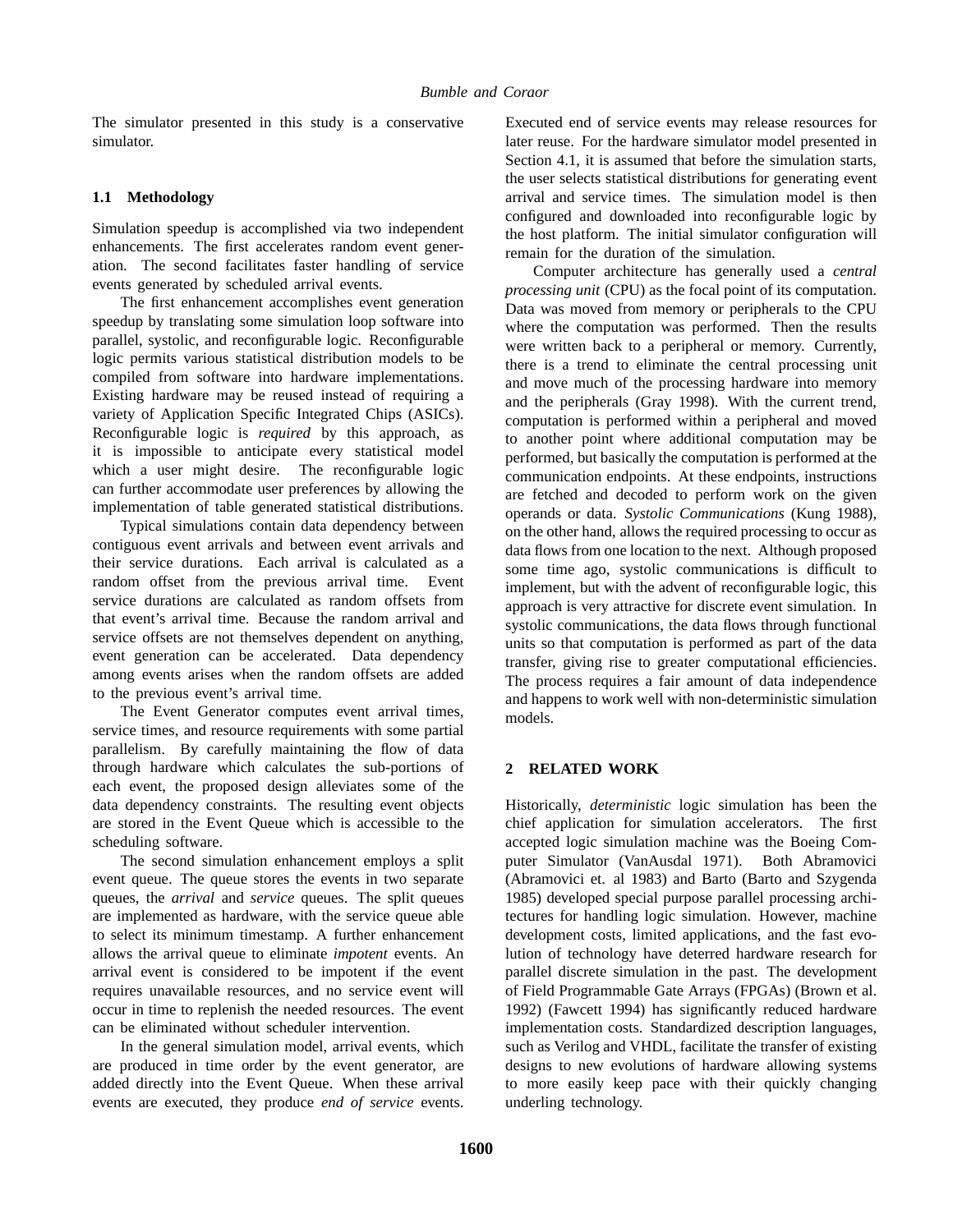

Figure 2: The Event Generator Flow Diagram

Related studies of non-deterministic parallel eventdriven simulation include work by Beaumont (Beaumont 1994). Reconfigurable logic was used to produce a communications ring which was capable of synthesizing application specific operators and control or communications circuits between parallel processing elements. Fujimoto et al developed the *Rollback Chip* (Fujimoto et al. 1992) which allows an optimistic simulator to quickly reset a simulation's state back to a previous checkpointed time.

## **2.1 The Event Generator**

Event Generation, illustrated in Figure 2, is subdivided into the creation of arrival and service times. Event generation is accomplished by a two-dimensional reconfigurable systolic array which allows the two time offsets to be created in parallel. *Reconfigurable logic* (Fawcett 1994) boosts the execution speed of event generation by avoiding much of the communications overhead required by parallel processors. *Systolic communications,* which facilitates a *dataflow* (Hennessy and Patterson 1990) model of computation, also accelerates the mechanism by avoiding the need to fetch instructions and operands from memory. Systolic communications provide the ability to transfer long streams of intermediate data between processes at high throughput rates with low latency (Hord 1993). The systolic array depicted in Figure 2, pumps data from one processing block to the next in regular time intervals, until the data circulates to the Event Queue. Reconfigurable logic implements adders, multipliers, and a natural logarithm,  $ln($ ), functional unit. These functional units are processing elements within the systolic array.

Output from the event generator is placed directly into the arrival queue illustrated in Figure 3. The local processing element design uses two queues for each server. The arrival queue holds the sorted list of arrival events, which arrive in-order from the Event Generator, and the



Figure 3: The Local Processing Element Design

queue can be implemented as a FIFO queue. Service events, which are created from processing successful arrival events, are stored in the service queue. Two methods of maintaining the service queue are discussed in Section 3. The sorter array mechanism is the most appropriate method for this application. In the processing element of Figure 3, a comparator samples the heads of both queues and indicates where the next minimum local time-stamped event resides.

# **3 THE QUEUE MECHANISM**

After events are created by the event generator, they are stored in the arrival queue in order. The arrival queue can be easily implemented as a FIFO queue. Successfully executed arrival events create service events. However, the service events are generated out of order. The smallest timestamped events, be they service or arrival, must be continually available to allow the events to be executed in time order. Therefore, Section 3 develops a sorter mechanism to order a list of service events. This section presents two service queue alternatives. The first method maintains a sorted queue and can select the  $n<sup>th</sup>$  element in  $O(1)$ , but requires  $O(4)$  steps to insert a new element. The second method inserts new elements in O(1) and can pop the smallest element off in  $O(1)$  but does not maintain a sorted queue.

# **3.1 The Service Event Sorter**

The first method, the Service Event Sorter, can sort events in 4 cycles, significantly faster than standard software sorts. This sorting mechanism maintains a sorted array facilitating selection of the kth smallest element. The hardware consists of the *input register*, a *content register array*, a *marked array*, and a *maxbit register*. The input value is compared against the content array values and inserted in the correct position within the content array. Auxiliary hardware registers and logic are used to quickly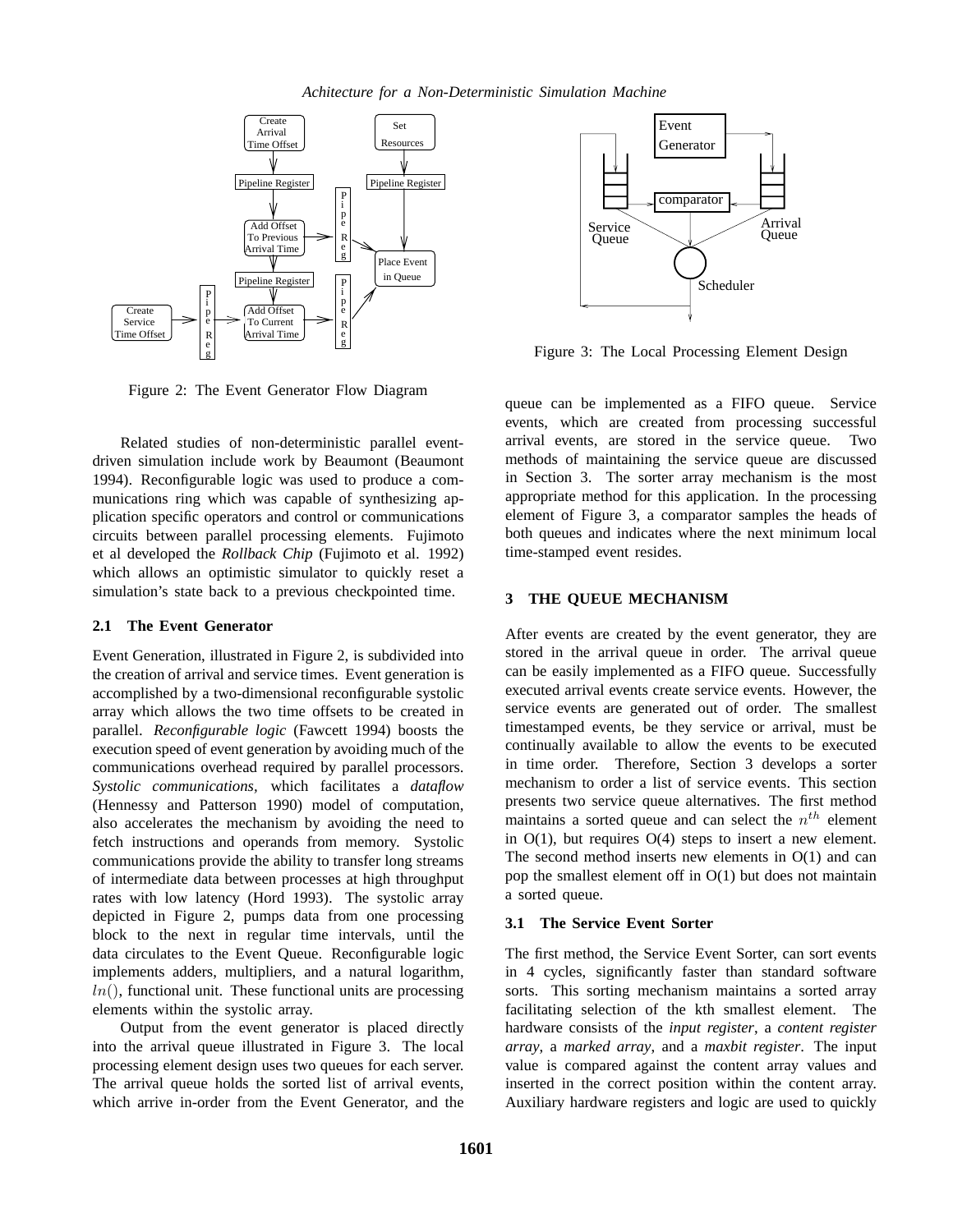

Figure 4: Service Event Sorter: Cycle 1



Figure 5: Service Event Sorter: Cycle 2

locate the correct insertion point for the new value. Longer queues can be created by chains of smaller queues.

In the first cycle, illustrated in Figure 4, all words in the content array are compared to the input register value. If any word in the content array has the same most significant bit (MSB) as the input register, the first bit of the maxbit register is set. If any content array word has the same top two MSB's as the input register, then the first two bits of the maxbit register are set. So if bit three of the maxbit register is set, it indicates that at least one word in the content array has the same top 3 MSB's as the input register. In the example depicted in Figures 4, 5, and 6, two words have the same top two MSB's as the input register value.

The proposed algorithm works as follows. All registers in the content array are compared with the input register. A network of nodes, called the match array, is used to determine the number of most significant bits which each content register has in common with the input data register. A single register, the *maxbit* register, records the result. For example, if one or more content array registers match the data input register on all 3 of the 3 most significant bits, then the first 3 bits of the maxbit register are set to logic 1's.

In the second of the four cycles, all words in the content array matching the input register with the maximum number of MSBs are marked by setting bits in a *marked* array. The marked array consists of one bit per word of the content array. Content array words which have the maximum number of MSBs matching the input register are marked as illustrated in Figure 5. These words will cluster due to the binary nature of the search.

During the third cycle, the required words in the content array will be moved down to allow room for the insertion of the input register contents. If the least significant marked bit in the maxbit register is i, then the i+1 bit of the input register is checked. When the i+1 bit of the input register is a zero, all registers in the content array from the marked register to the end of the array are shifted down one register in a single clock cycle. Otherwise, if the  $i+1$  bit of the input array is a one, then all registers below the marked registers are shifted down one position creating a spot for the new word to be inserted as shown in Figure 6. For the given example, the i+1 bit of the input register is a zero, so all words including and below the marked registers are shifted down. Finally, in the fourth step, the input register value can be inserted into the array in proper order.

## **3.2 The Linear Array**

The second service queue mechanism consists of a *linear array* approach which is described in (Leighton 1992) and illustrated in Figure 7. However, instead of using the linear array to sort the values, the array will simply maintain fast access to the minimum timestamped event. All new simulation events are passed into the leftmost array element, the queue head, and when removed, the elements are also popped off the queue head. Each element of the queue contains two registers and a comparator. The larger of the two resident elements may be passed to the right, and the smaller of the two elements may be passed to the left. Therefore the smallest entry is always at the leftmost queue element. Comparators in each queue element and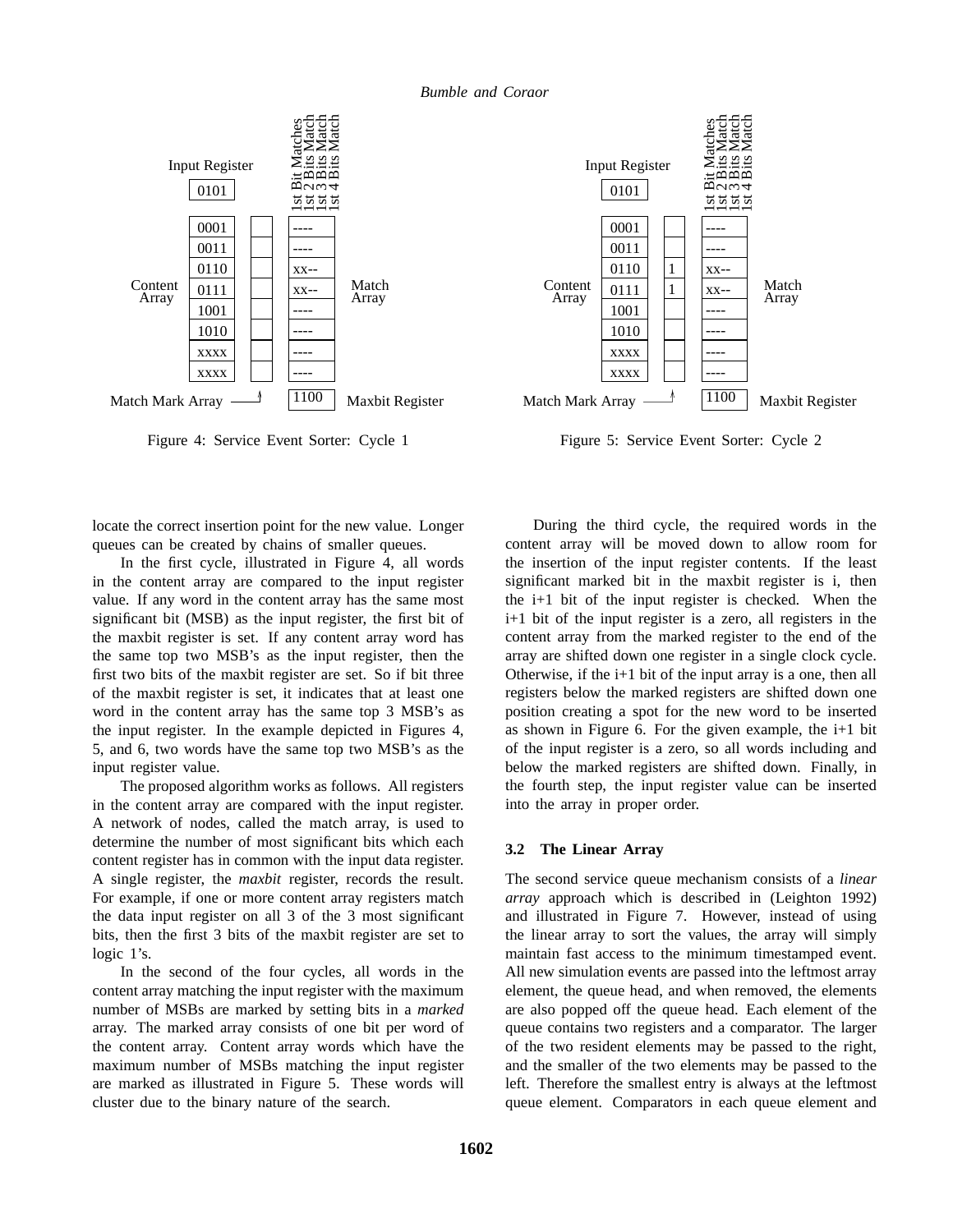

Figure 6: Service Event Sorter: Cycle 3



Figure 7: Linear Array Queue

the queue push/pop signal steer the 2x2 multiplexor logic to route the correct entries in and out of the processing element registers. Larger queue elements are passed to the right and smaller elements are passed to the left.

The service queue is required to always have the smallest element ready. The availability of the smallest element can be reasoned as follows. Assume that at some time, t, the queue contains N elements. Therefore, the leftmost element, K, has examined a sequence of N values, retaining the smallest value. This value can be popped off in 1 move. The element to K's right, K-1, has examined at least N-1 values, so the 2nd smallest value can be either at element K, or at element K-1, but it must be in one of those two places, and can be accessed in 2 moves since the smallest element must be removed first.

The  $n<sup>th</sup>$  smallest element to enter the array is in any position from K down to  $K - (n - 1)$ . Then the next smallest element to enter the queue will be in any position from K down to  $K - ((n - 1) - 1)$ , which provides our inductive step for the  $n-1$  smallest element. So our  $n^{th}$ smallest element can always be retrieved in  $n$  steps. This queue allows us to push and pop each element in  $O(1)$ time. The queue is illustrated in Figures 8 and 9.

Figure 8 illustrates a sequence of values being pushed into the array. The top array illustrates the first time step, with each successive array below depicting the same array during the next clock cycle. Comparators on each processing element and their associated multiplexors steer



Figure 8: Linear Sort Array Input Example



Figure 9: Linear Sort Array Output Example

the values into each element of the array. Larger elements are pushed to the right. When events are popped off the queue, the analogous sequence of steps is illustrated in Figure 9. Smaller elements are pushed to the left.

### **4 RESULTS AND CONCLUSIONS**

Previous work (Bumble and Coraor 1997; 1998) demonstrated a speedup of 225 for an event generation hardware implementation of Figure 2 over its software analogue. The implemented array calculates event arrivals and durations based on the Exponential Distribution (Banks, Carson II, and Nelson 1996; Walrand 1991). Other logic arrangements could also be engendered, and the proposed system would have a variety of distributions available to the user.

This research focuses primarily on the service queue. The software version is implemented as a GNU *LIBG++* XPPQ Priority Queue class. In the C++ software simulation, the time required for the insertion and extraction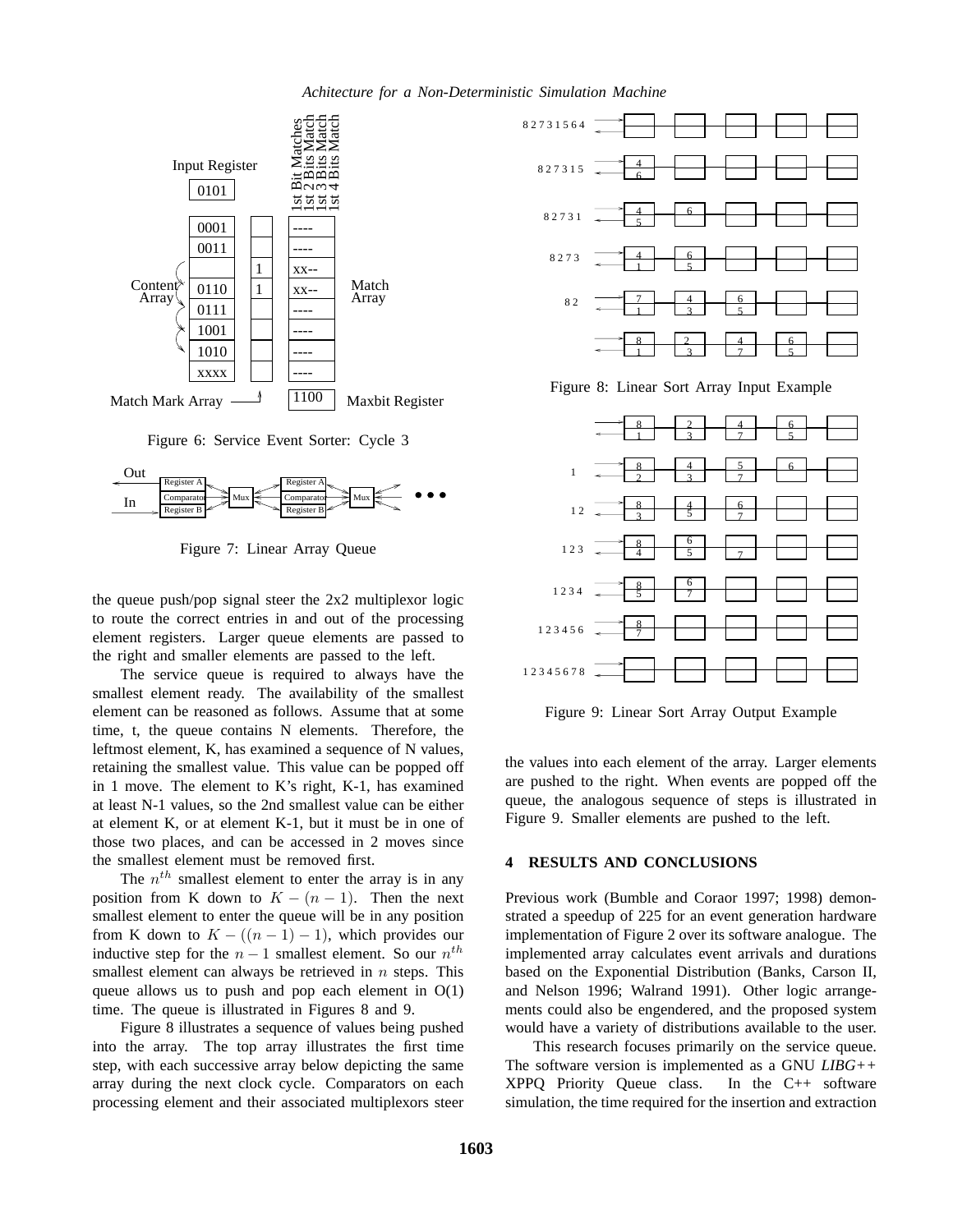of events to and from the event queue increases as the queue strays from its optimum size. The proposed hardware queue speed, on the other hand, is not affected by its size, and it provides a  $10^2$  speedup over the software model.

#### **4.1 The Hardware Model**

The hardware service queue we implemented was a five element design closely resembling Figure 7. At this time, there is no need for the fully ordered list of Figure 5. The linear array queue was capable of pushing one 16-bit value per 40 nanoseconds. The smallest queue value could also be popped out at that rate. It is assumed that each simulator cycle would need to push one event and pop one event from the service queue. Therefore, our queue achieves the system 80ns cycle time. Queue data values would also require pointers to the event data so that pairs of values would need to be pushed and popped off the queue. Conversely, when new elements are pushed into a software data structure, the existing software elements must be fetched from memory to allow the CPU to compare the stored elements to the new arrival, so that the insertion point can be determined, or an address must be calculated to determine a proper bin on which to chain the new entry for hashing. Software methods require more time and variable amounts of it.

Using Altera's Max+Plus  $II^{(R)}$  FPGA simulation package, the Event Generator and the Service Queue have been simulated as individual parts running with a clock rate of 80ns. The service queue was simulated at a rate of 40ns, allowing it to push an event during the first half cycle and pop an event during the next. A 5 processing element queue was implemented on one Altera EPF10K20TC144-3 chip utilizing 90% of the chip's resources. The Event generator is synthesized as a combination of five chips. Four logarithm units are required, two producing their results on the even clock cycles and the other two producing results on the odd clock cycles. The *Create Arrival Time Offset* and the *Create Service Time Offset* blocks of Figure 2 each require one odd and one even logarithm unit. The system FPGA components are listed in Table 1.

One interesting facet gleamed from the FPGA research is that FPGA implementation methods are very important to minimizing their clock speeds. It is difficult for the hardware compilers to fully optimize designs. For instance, two methods of allowing a 16 bit D-flip/flop register to hold its value can be compared. One method routes the output back through an input multiplexor, so that the output is re-inserted on the next clock strike. The second method simply disables the register bits which then retain their value. The first method requires 16 lines to be routed efficiently within the FPGA. The second requires one signal to be chained to each element of the register bits.

Table 2: Event Generation

```
// intended to maintain number of arrival events
while (create_event_cnt <= num_events) {
 create_event_cnt++;
 arrival_time = clock + rnd1();
 service time = rnd2();
 Event_Class *test = new Event_Class(arrival_time,
                                     service time);
 queue->enq(*test);
};
```


Figure 10: Speedup vs for Event Generation, Arrival and Service Queues

The second method was much more efficient producing better timing results.

### **4.2 The Software Model**

The software simulation model we used for comparison was written in C++ and is illustrated in Tables 2 and 3. Some additional processing is performed when the event data structure is allocated. The arrival and service queues are maintained as a single heap data structure, unlike the proposed dual queue hardware mechanism illustrated in Figure 3. To gather accurate timing results, the number of events in the event queue was kept constant. The extra time used to generate additional arrival events in order to maintain the queue size is not included in the speedup plot of Figure 10. The software model used to obtain the timing values is provided in Tables 2 and 3.

Figure 10 illustrates the speedup expected for other distributions if the 80ns clock is maintained in their hardware implementations. The hardware distribution implemented provides the speedup illustrated for the NegativeExpntl curve in Figure 10. Excessive amounts of speedup were derived for queue sizes of 1 element probably due to the C++ destructor de-allocating the queue as its size drops below one. The speedup shown must also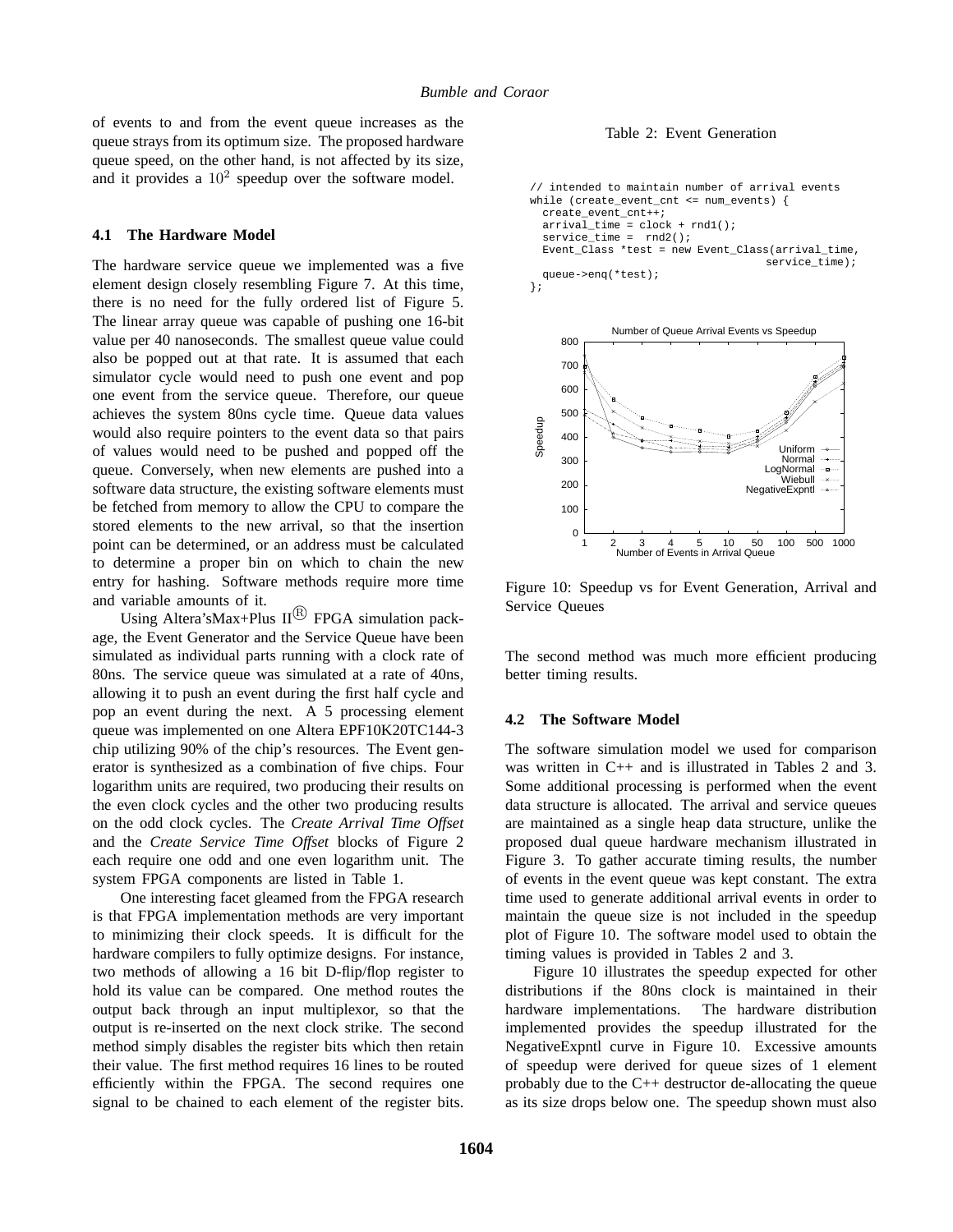Table 1: FPGA Chip Implementation

| <b>Function</b> | Quantity | <b>Chip Type</b> | <b>Chip Percent Utilized</b> |
|-----------------|----------|------------------|------------------------------|
| Event Generator |          |                  |                              |
| Logarithm Unit  | 4        | EPF10K40RC208-3  | 95%                          |
| Event Logic     |          | EPF10K30RC240-3  | 71%                          |
| Service Queue   |          |                  |                              |
| Linear Array    |          | EPF10K20TC144-3  | 90%                          |

#### Table 3: Event Execution Loop Code

```
while (events <= num_events) {
 events++;
 Event_Class event = queue->deq(); // included in
                                  // speedup test
  // took event off, so put it back to maintain num
 // arrival events
 arrival_time = clock + rnd1();
 service time = rnd2();
 Event_Class *arriv = new Event_Class(arrival_time,
                                     service_time);
 queue->enq(*arriv); // not included in speedup test
 if (event.getArrival() == true) {
   if ((event.res.get a() <= a resource counter) &&
       (event.res.get_b() <= b_resource_counter)) {
     a_resource_counter -= event.res.get_a();
     b_resource_counter -= event.res.get_b();
     event.SetNextArrivalTime();
     // push service event
     queue->enq(event); // included in speedup test
   } else {
     if (event.res.get_a() >= a_resource_counter) {
       block_a++;
      }
     if (event.res.get_b() >= b_resource_counter) {
       block_b++;
      }
     if (double_or_more_imp > 1)
       total_saves++;
     double_or_more_imp++;
   }
 } else {
   double or more imp = 0;
   a_resource_counter += event.res.get_a();
   b_resource_counter += event.res.get_b();
  }
};
```
be considered in light of the fact that the Sparc Ultra's were attached to a Network File System (NFS) and so network communications delays within the building to the file server must be considered. However, once the file is initially fetched to the local machine, this delay ends. It also needs to be noted that the proposed linear array queue need not be implemented as reconfigurable logic. The queue could be implemented as an Application Specific Integrated Chip (ASIC), and would probably be able to function at an even faster clock rate with many more queue elements. The code execution times were clocked on a Sun Microsystems Ultra 1 Sparcstation running Solaris 5.6.

The code was compiled using the GNU G++ compiler, version 2.7.2.

Future work will investigate joining individual processing elements into a simulation network. This course will directly effect the arrival queue which will need to handle unsequenced arrival events. Synchronizing a network of different local processing element clocks to follow a global simulation clock will also be challenging.

### **ACKNOWLEDGMENTS**

The authors wish to thank Dr. Piotr Berman of Penn State University Department of Computer Science for his assistance.

### **REFERENCES**

- Miron Abramovici, Ytzhak H. Levendel, and Premachandran R. Menon. A logical simulation machine. *IEEE Transactions on Computer-Aided Design of Integrated Circuits and Systems*, CAD-2(2):82–94, April 1983.
- Jerry Banks, John S. Carson II, and Barry L. Nelson. *Discrete-Event System Simulation*. International Series in Industrial and Systems Engineering. Prentice Hall, Upper Saddle River, New Jersey 07458, second edition, 1996.
- R. Barto and S. A. Szygenda. A computer architecture for digital logic simulation. *Electronic Engineering*, 52(642):35–66, September 1985.
- C. Beaumont, P. Boronat, and J. Champeau et al. Reconfigurable technology: An innovative solution for parallel discrete event simulation support. In *8th Workshop on Parallel and Distributed Simulation (PADS '94). Proceedings of the 1994 Workshop on Parallel and Distributed Simulation*, pages 160–163, Edinburgh, UK, July 1994. IEEE, SCS, San Diego, CA, USA.
- Stephen D. Brown, Robert Francis, Jonathan Rose, and Zvonko Vranesic. *Field-programmable gate arrays*. The Kluwer International Series in Engineering and Computer Science. Kluwer Academic Publishers, 1992.